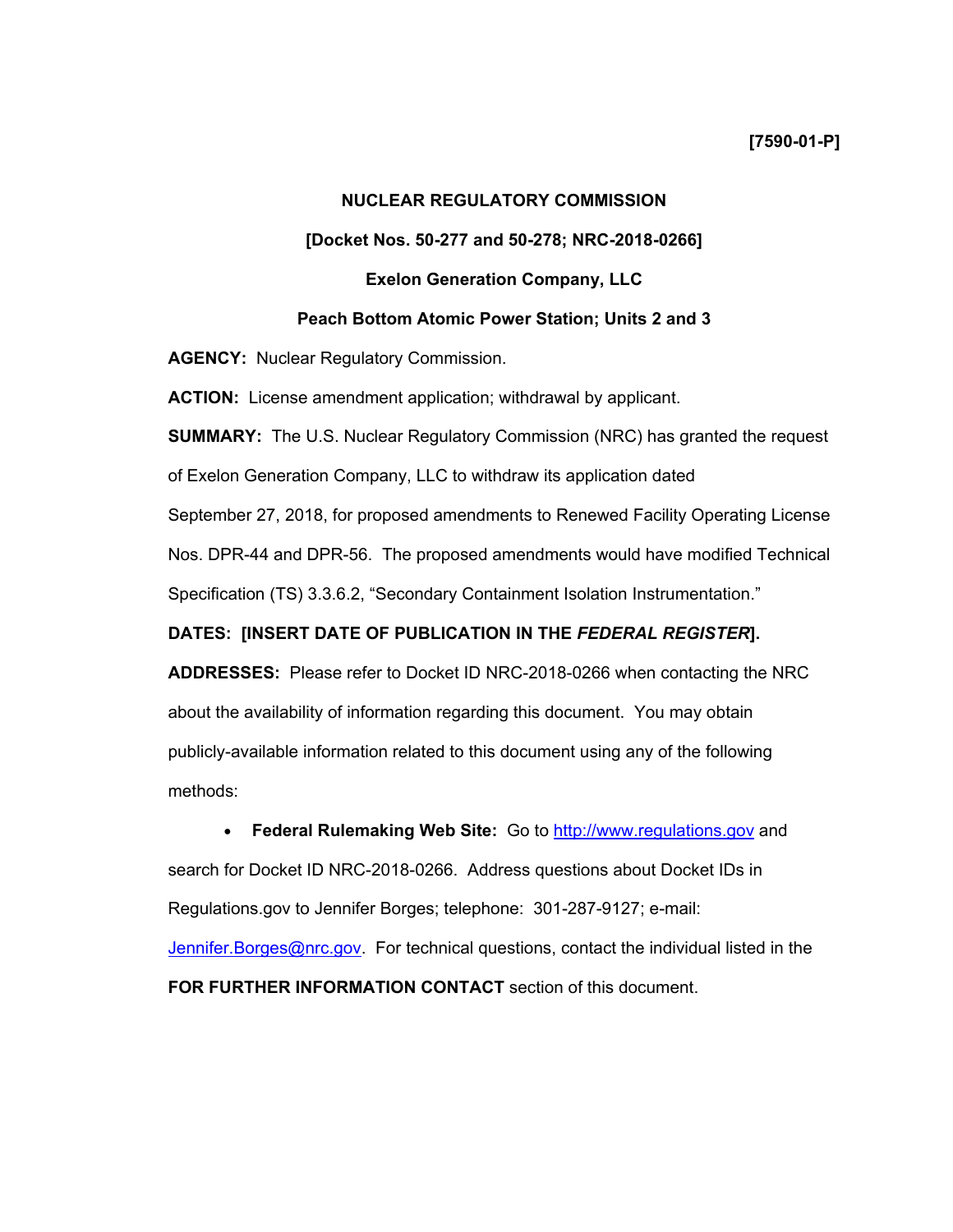#### • **NRC's Agencywide Documents Access and Management System**

**(ADAMS):** You may obtain publicly-available documents online in the ADAMS Public Documents collection at http://www.nrc.gov/reading-rm/adams.html. To begin the search, select "Begin Web-based ADAMS Search." For problems with ADAMS, please contact the NRC's Public Document Room (PDR) reference staff at 1-800-397-4209, 301-415-4737, or by e-mail to pdr.resource@nrc.gov. The "Peach Bottom, Units 2 and 3, License Amendment Request - Technical Specifications Section 3.3.6.2 Functions 3 and 4 Applicability Changes Pertaining to Reactor Building and Refueling Floor Ventilation," is available in ADAMS under Accession No. ML18271A009.

• **NRC's PDR:** You may examine and purchase copies of public documents at the NRC's PDR, Room O1-F21, One White Flint North, 11555 Rockville Pike, Rockville, Maryland 20852.

**FOR FURTHER INFORMATION CONTACT:** Jennifer Tobin, Office of Nuclear Reactor Regulation, U.S. Nuclear Regulatory Commission, Washington DC 20555-0001; telephone: 301-415-2328; e-mail: Jennifer.Tobin@nrc.gov.

# **SUPPLEMENTARY INFORMATION:**

The NRC has granted the request of Exelon Generation Company, LLC (the licensee) to withdraw its September 27, 2018, application (ADAMS Accession No. ML18271A009) for proposed amendments to Renewed Facility Operating License Nos. DPR-44 and DPR-56 for the Peach Bottom Atomic Power Station, Units 2 and 3, respectively, located in York County, Pennsylvania.

The proposed amendments would have authorized revisions to TS 3.3.6.2, "Secondary Containment Isolation Instrumentation," to modify the applicability of Functions 3 and 4. Specifically, Function 3 (reactor building ventilation exhaust radiation – high) would have been revised to only be required when Function 4 (refueling floor